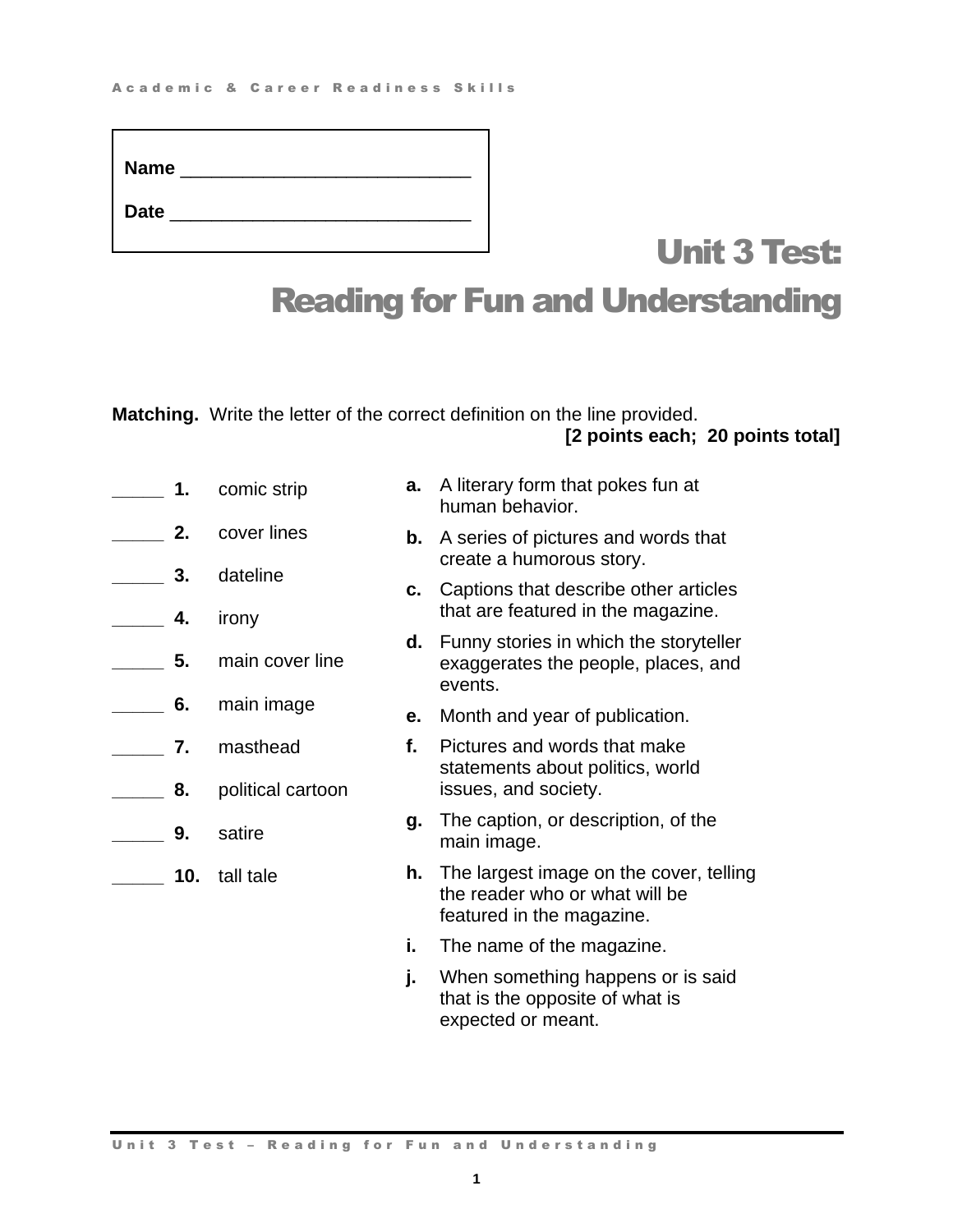A c a d e m i c & C a r e e r R e a d i n e s s S k ills

**Multiple choice.** Circle the correct answer to each question.

## **[2 points each; 10 points total]**

- **11.** Which example does not show irony?
	- **a.** "I'm so hungry I could eat a horse."
	- **b.** Throwing a pie in someone's face.
	- **c.** As Ronald lay in the hospital bed he said, "I feel wonderful."
- **12.** What is slapstick comedy?
	- **a.** a stand up comedian telling jokes
	- **b.** jokes played on others
	- **c.** an exaggerated injury
- **13.** All of these are examples of a functional text except...
	- **a.** science fiction novel
	- **b.** cookbook
	- **c.** newspaper
- **14.** When you see "one inch equals 100 feet" or "1/1200" on a map it is called a
	- **a.** fraction

\_\_\_\_\_\_\_\_\_\_.

- **b.** legend
- **c.** scale
- **15.** What does the word *magazine* mean?
	- **a.** table of information
	- **b.** storehouse of information
	- **c.** storage room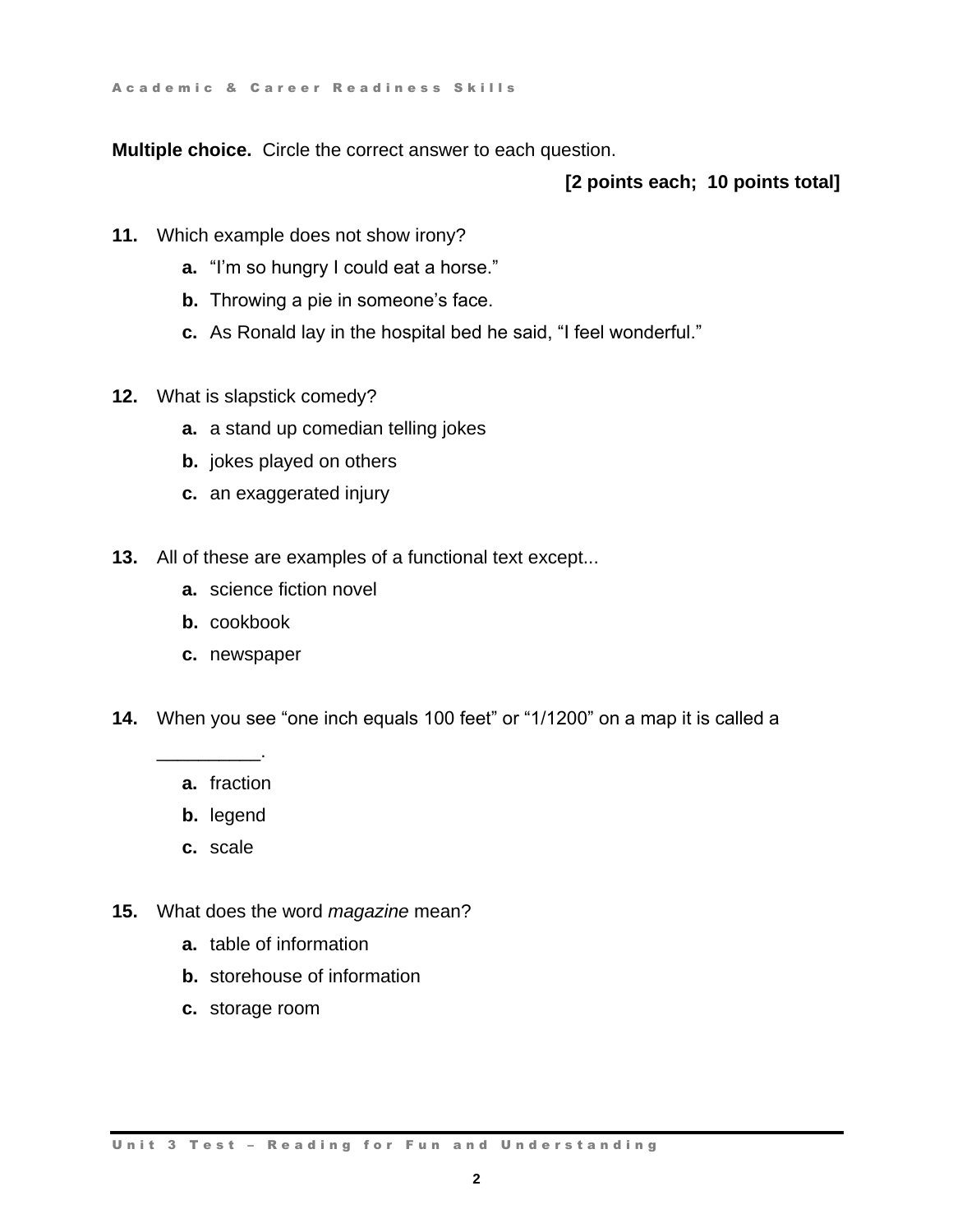**Fact or opinion.** Write an F if the statement is a fact and an O if the statement is an opinion. **[2 points each; 10 points total]**

- **16. \_\_\_\_\_\_** Tom Hanks is the best actor of all time.
- **17.** Abraham Lincoln was the 16<sup>th</sup> president of the United States.
- **18. \_\_\_\_\_\_** My brother is older than me.
- **19. \_\_\_\_\_\_** Oranges are the best tasting fruit.
- **20. \_\_\_\_\_\_** I have a doctor's appointment tomorrow.

**Short answer.** Answer each question below. **[3 points each; 60 points total]**

*On August 19 in Miami, Florida, a hurricane hit the coast. Nearby homes were*  damaged by the strong winds and flooding. People who returned to the city were *thankful their houses were still standing.*

| 26. How? |  |
|----------|--|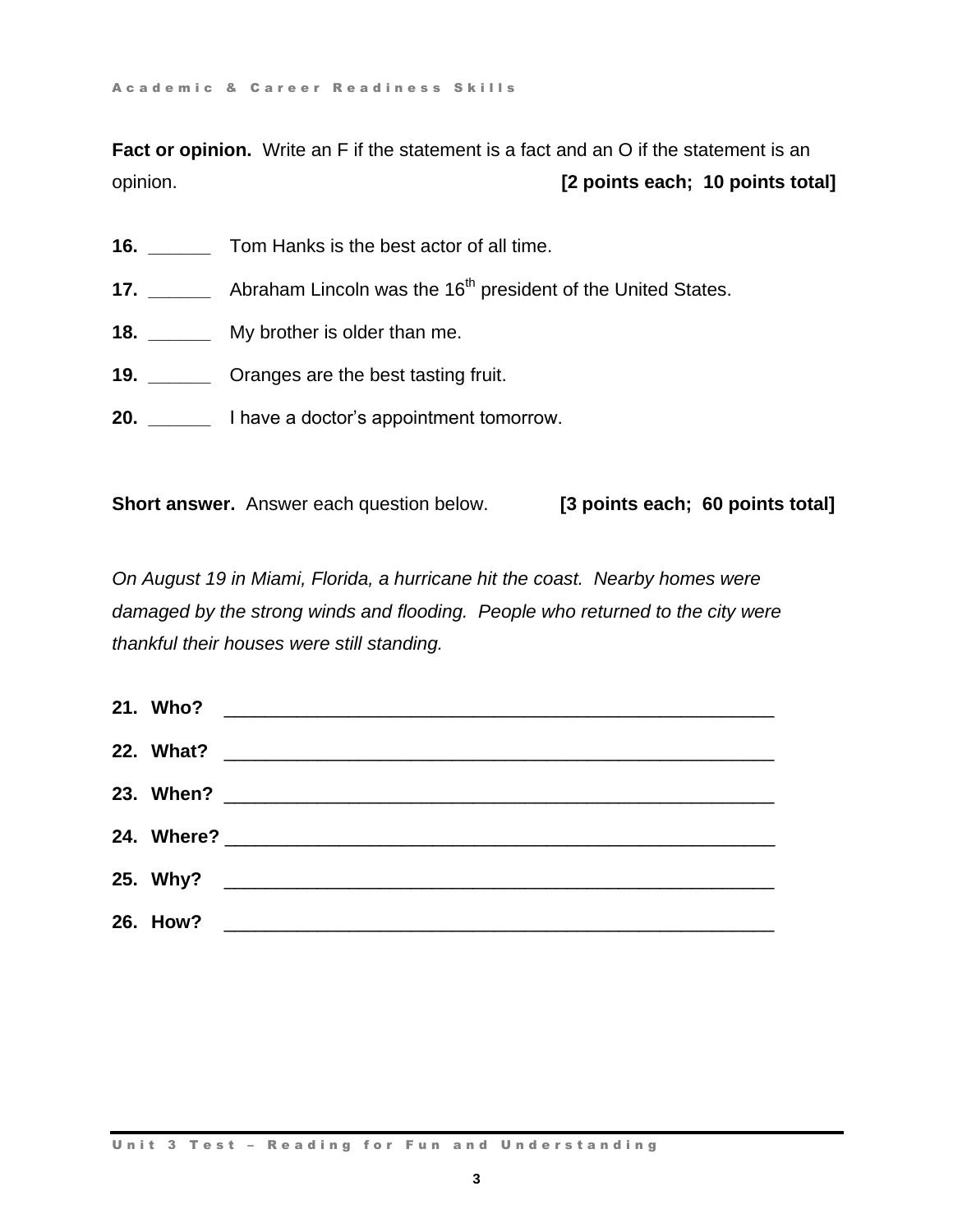Use the diagram to label the elements of plot.



Explain what each sign means.

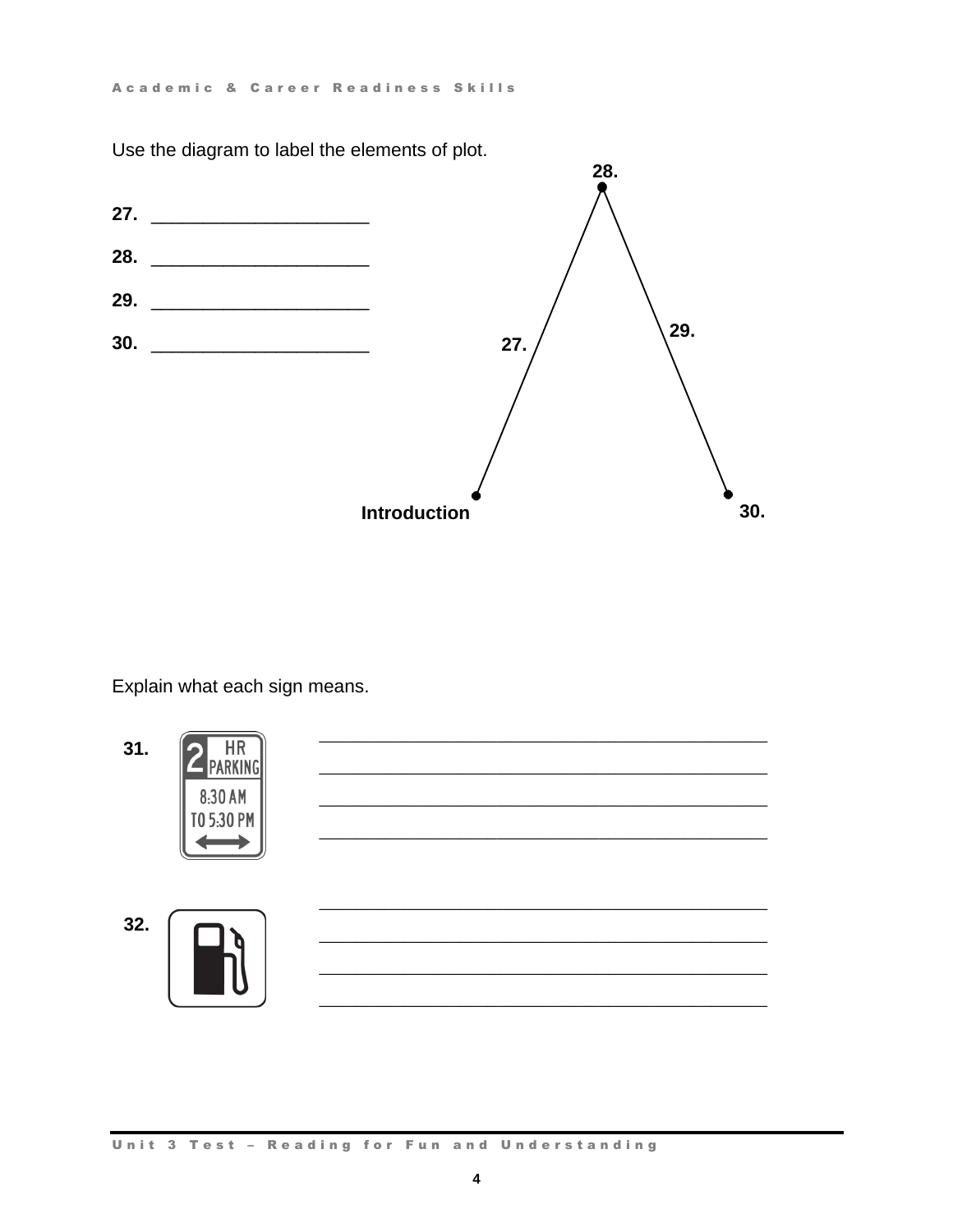**33.** Explain what the following ad means:

*PT positions. Must be avail wknds. Exp. pref., but will train. Some OT*.

\_\_\_\_\_\_\_\_\_\_\_\_\_\_\_\_\_\_\_\_\_\_\_\_\_\_\_\_\_\_\_\_\_\_\_\_\_\_\_\_\_\_\_\_\_\_\_\_\_\_\_\_\_\_\_\_\_\_\_\_\_\_\_\_\_\_ \_\_\_\_\_\_\_\_\_\_\_\_\_\_\_\_\_\_\_\_\_\_\_\_\_\_\_\_\_\_\_\_\_\_\_\_\_\_\_\_\_\_\_\_\_\_\_\_\_\_\_\_\_\_\_\_\_\_\_\_\_\_\_\_\_\_ **34.** What is a map legend? \_\_\_\_\_\_\_\_\_\_\_\_\_\_\_\_\_\_\_\_\_\_\_\_\_\_\_\_\_\_\_\_\_\_\_\_\_\_\_\_\_\_\_\_\_\_\_\_\_\_\_\_\_\_\_\_\_\_\_\_\_\_\_\_\_\_ **35.** What is the purpose of a magazine? \_\_\_\_\_\_\_\_\_\_\_\_\_\_\_\_\_\_\_\_\_\_\_\_\_\_\_\_\_\_\_\_\_\_\_\_\_\_\_\_\_\_\_\_\_\_\_\_\_\_\_\_\_\_\_\_\_\_\_\_\_\_\_\_\_\_ **36.** Why might you see  $\left\langle \sum_{\text{FLAMMAHE GAS}} \right\rangle$  and  $\left\langle \sum_{n=1}^{\infty} \right\rangle$  posted together? \_\_\_\_\_\_\_\_\_\_\_\_\_\_\_\_\_\_\_\_\_\_\_\_\_\_\_\_\_\_\_\_\_\_\_\_\_\_\_\_\_\_\_\_\_\_\_\_\_\_\_\_\_\_\_\_\_\_\_\_\_\_\_\_\_\_ **37.** What is the purpose of a table of contents? \_\_\_\_\_\_\_\_\_\_\_\_\_\_\_\_\_\_\_\_\_\_\_\_\_\_\_\_\_\_\_\_\_\_\_\_\_\_\_\_\_\_\_\_\_\_\_\_\_\_\_\_\_\_\_\_\_\_\_\_\_\_\_\_\_\_ **38.** Why are there advertisements in magazines? \_\_\_\_\_\_\_\_\_\_\_\_\_\_\_\_\_\_\_\_\_\_\_\_\_\_\_\_\_\_\_\_\_\_\_\_\_\_\_\_\_\_\_\_\_\_\_\_\_\_\_\_\_\_\_\_\_\_\_\_\_\_\_\_\_\_ **39.** What is usually hung on a community board? \_\_\_\_\_\_\_\_\_\_\_\_\_\_\_\_\_\_\_\_\_\_\_\_\_\_\_\_\_\_\_\_\_\_\_\_\_\_\_\_\_\_\_\_\_\_\_\_\_\_\_\_\_\_\_\_\_\_\_\_\_\_\_\_\_\_ **40.** Why is it important to read signs? \_\_\_\_\_\_\_\_\_\_\_\_\_\_\_\_\_\_\_\_\_\_\_\_\_\_\_\_\_\_\_\_\_\_\_\_\_\_\_\_\_\_\_\_\_\_\_\_\_\_\_\_\_\_\_\_\_\_\_\_\_\_\_\_\_\_ **End of Unit 3 Test – Reading for Fun and Understanding Test**

Unit 3 Test - Reading for Fun and Understanding